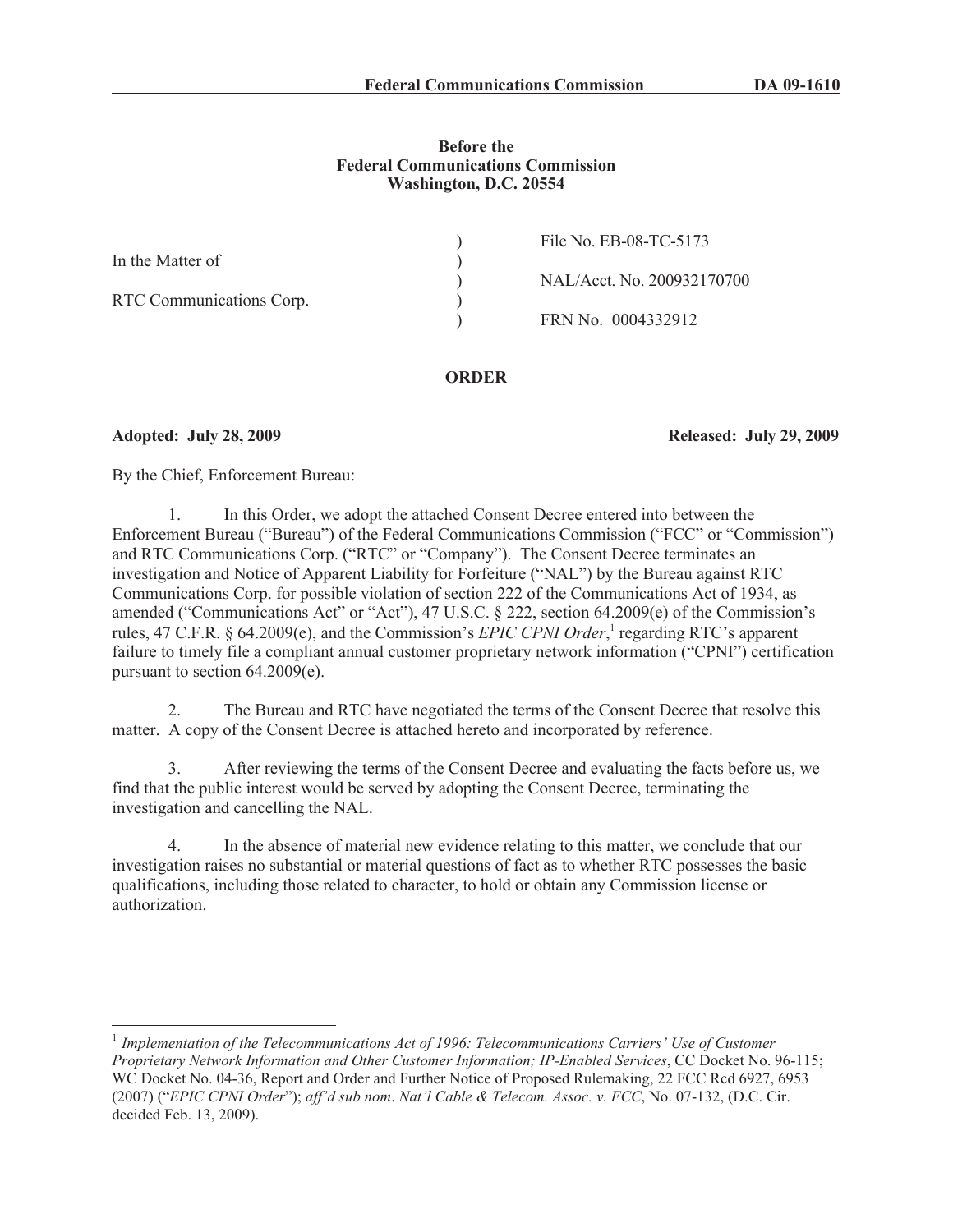5. Accordingly, **IT IS ORDERED** that, pursuant to sections 4(i) and 503(b) of the Communications Act of 1934, as amended,<sup>2</sup> and sections 0.111 and 0.311 of the Commission's rules,<sup>3</sup> the Consent Decree attached to this Order **IS ADOPTED**.

6. **IT IS FURTHER ORDERED** that the above-captioned investigation **IS TERMINATED** and the Notice of Apparent Liability for Forfeiture **IS CANCELLED**.

## FEDERAL COMMUNICATIONS COMMISSION

Kris Anne Monteith Chief, Enforcement Bureau

 $2^{2}$  47 U.S.C. §§ 154(i), 503(b).

<sup>3</sup> 47 C.F.R. §§ 0.111, 0.311.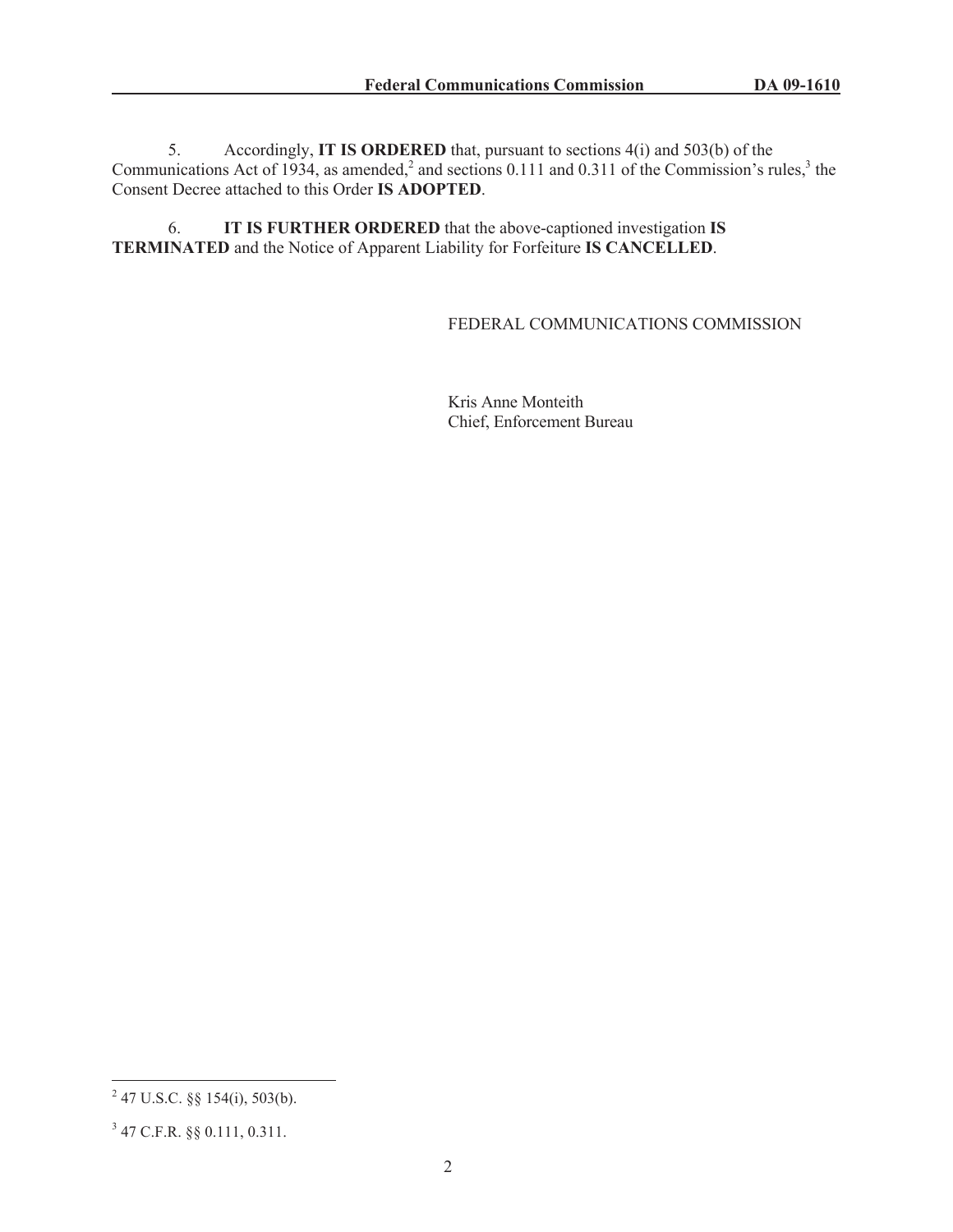### **Before the Federal Communications Commission Washington, D.C. 20554**

|                          | File No. EB-08-TC-5173     |
|--------------------------|----------------------------|
| In the Matter of         |                            |
|                          | NAL/Acct. No. 200932170700 |
| RTC Communications Corp. |                            |
|                          | FRN No. 0004332912         |

#### **CONSENT DECREE**

1. The Enforcement Bureau **(**"Bureau") and RTC Communications Corp. ("RTC" or the "Company"), by their authorized representatives, hereby enter into this Consent Decree for the purpose of cancelling the Notice of Apparent Liability ("NAL") and terminating the Enforcement Bureau's investigation into RTC's possible noncompliance with the requirements of section 222 of the Communications Act of 1934, as amended ("Communications Act" or "Act"), 47 U.S.C. § 222, section 64.2009(e) of the Commission's rules, 47 C.F.R. § 64.2009(e), and the Commission's *EPIC CPNI Order*. 1

### **I. DEFINITIONS**

- 2. For the purposes of this Consent Decree, the following definitions shall apply:
	- (a) "Act" means the Communications Act of 1934, as amended, 47 U.S.C. § 151 *et seq.*
	- (b) "Adopting Order" means an Order of the Commission adopting the terms of this Consent Decree without change, addition, deletion, or modification.
	- (c) "Bureau" means the Enforcement Bureau of the Federal Communications Commission.
	- (d) "Commission" and "FCC" mean the Federal Communications Commission and all of its bureaus and offices.
	- (e) "Compliance Plan" means the program described in this Consent Decree at paragraph 10.
	- (f) "Effective Date" means the date on which the Commission releases the Adopting Order.
	- (g) "Investigation" means the investigation commenced by the Bureau's letter of inquiry<sup>2</sup> regarding whether RTC violated the requirements of section 222 of the Communications

<sup>&</sup>lt;sup>1</sup> Implementation of the Telecommunications Act of 1996: Telecommunications Carriers' Use of Customer *Proprietary Network Information and Other Customer Information; IP-Enabled Services*, CC Docket No. 96-115; WC Docket No. 04-36, Report and Order and Further Notice of Proposed Rulemaking, 22 FCC Rcd 6927, 6953 (2007) ("*EPIC CPNI Order*"); *aff'd sub nom*. *Nat'l Cable & Telecom. Assoc. v. FCC*, No. 07-132, (D.C. Cir. decided Feb. 13, 2009).

<sup>&</sup>lt;sup>2</sup> See Letter from Marcy Greene, Deputy Division Chief, Telecommunications Consumers Division, Enforcement Bureau, FCC to RTC (Sept. 5, 2008) ("LOI").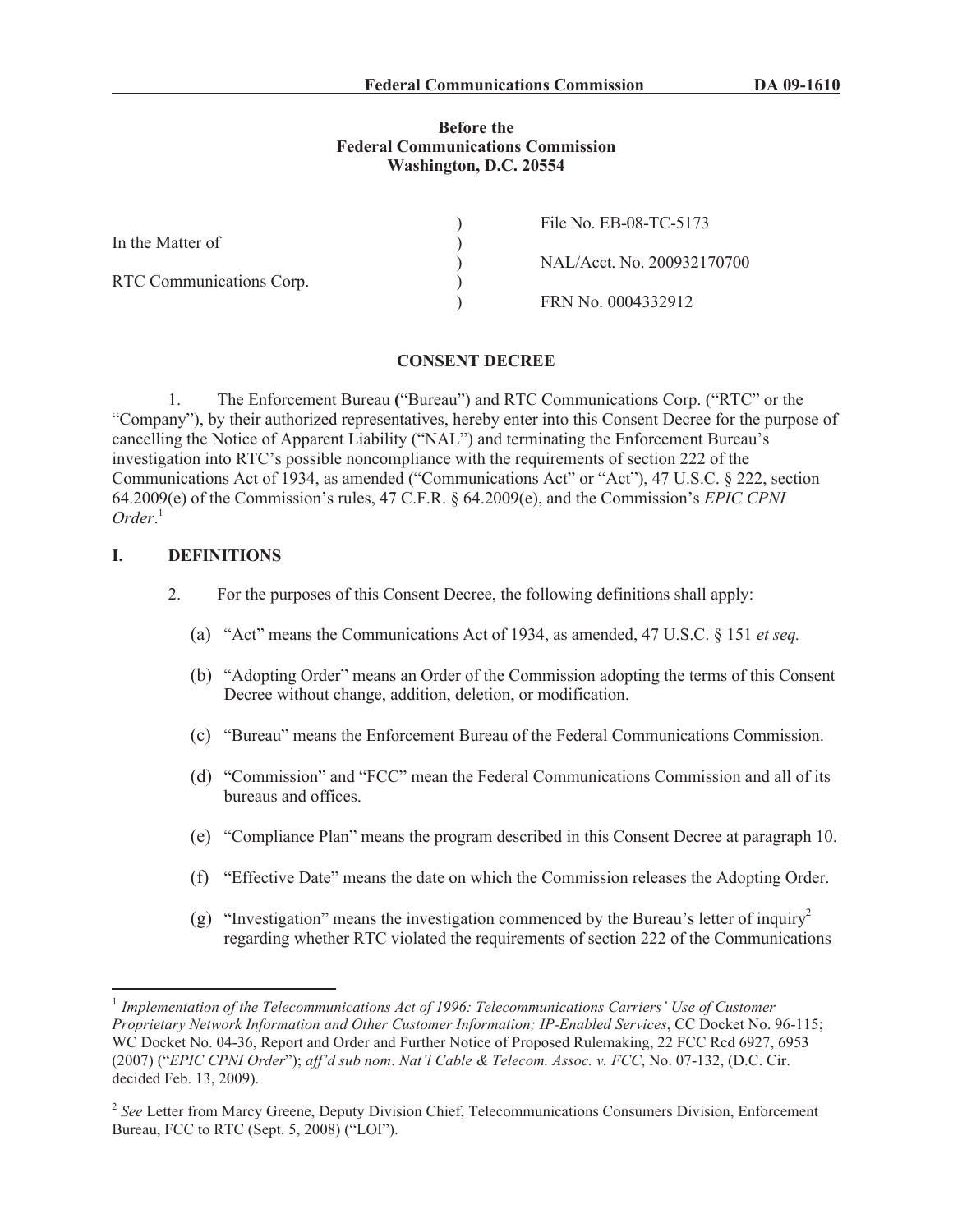Act and section 64.2009(e) of the Commission's rules by failing to file a compliant customer proprietary network information ("CPNI") certification.<sup>3</sup>

- (h) "RTC" means RTC Communications Corp. and its predecessors-in-interest and successors-in-interest.
- (i) "NAL" means Notice of Apparent Liability for Forfeiture.
- (j) "Parties" means RTC and the Bureau.
- (k) "Rules" means the Commission's regulations found in Title 47 of the Code of Federal Regulations.

## **II. BACKGROUND**

3. Section 222 imposes the general duty on all telecommunications carriers to protect the confidentiality of their subscribers' proprietary information.<sup>4</sup> The Commission has issued rules implementing section 222 of the Act.<sup>5</sup> The Commission required carriers to establish and maintain a system designed to ensure that carriers adequately protected their subscribers' CPNI. Section 64.2009(e) is one such requirement.

4. In 2006, some companies, known as "data brokers," advertised the availability of records of wireless subscribers' incoming and outgoing telephone calls for a fee.<sup>6</sup> Data brokers also advertised

 $3$  47 C.F.R. 64.2009(e).

<sup>&</sup>lt;sup>4</sup> Section 222 of the Communications Act, 47 U.S.C § 222, provides that: "Every telecommunications carrier has a duty to protect the confidentiality of proprietary information of, and relating to, other telecommunications carriers, equipment manufacturers, and customers, including telecommunication carriers reselling telecommunications services provided by a telecommunications carrier." Prior to the 1996 Act, the Commission had established CPNI requirements applicable to the enhanced services operations of AT&T, the Bell Operating Companies ("BOCs"), and GTE, and the customer premises equipment ("CPE") operations of AT&T and the BOCs, in the Computer II, Computer III, GTE Open Network Architecture ("ONA"), and BOC CPE Relief proceedings. *See Implementation of the Telecommunications Act of 1996: Telecommunications Carriers' Use of Customer Proprietary Network Information and Other Customer Information and Implementation of Non-Accounting Safeguards of Sections 271 and 272 of the Communications Act of 1934, as amended*, CC Docket Nos. 96-115 and 96-149, Second Report and Order and Further Notice of Proposed Rulemaking, 13 FCC Rcd 8061, 8068-70, para. 7 (1998) ("*CPNI Order*") (describing the Commission's privacy protections for confidential customer information in place prior to the 1996 Act.

<sup>5</sup> *See CPNI Order*. *See also Implementation of the Telecommunications Act of 1996: Telecommunications Carriers' Use of Customer Proprietary Network Information and Other Customer Information and Implementation of the Non-Accounting Safeguards of Sections 271 and 272 of the Communications Act of 1934, as amended*, CC Docket Nos. 96-115 and 96-149, Order on Reconsideration and Petitions for Forbearance, 14 FCC Rcd 14409 (1999); *Implementation of the Telecommunications Act of 1996: Telecommunications Carriers' Use of Customer Proprietary Network Information and Other Customer Information and Implementation of the Non-Accounting Safeguards of Sections 271 and 272 of the Communications Act of 1934, as amended, CC Docket Nos. 96-115 and 96-149; 2000 Biennial Regulatory Review -- Review of Policies and Rules Concerning Unauthorized Changes of Consumers' Long Distance Carriers, CC Docket No. 00-257*, Third Report and Order and Third Further Notice of Proposed Rulemaking, 17 FCC Rcd 14860 (2002); *EPIC CPNI Order*.

<sup>6</sup> *See, e.g.*, http://www.epic.org/privacy/iei/.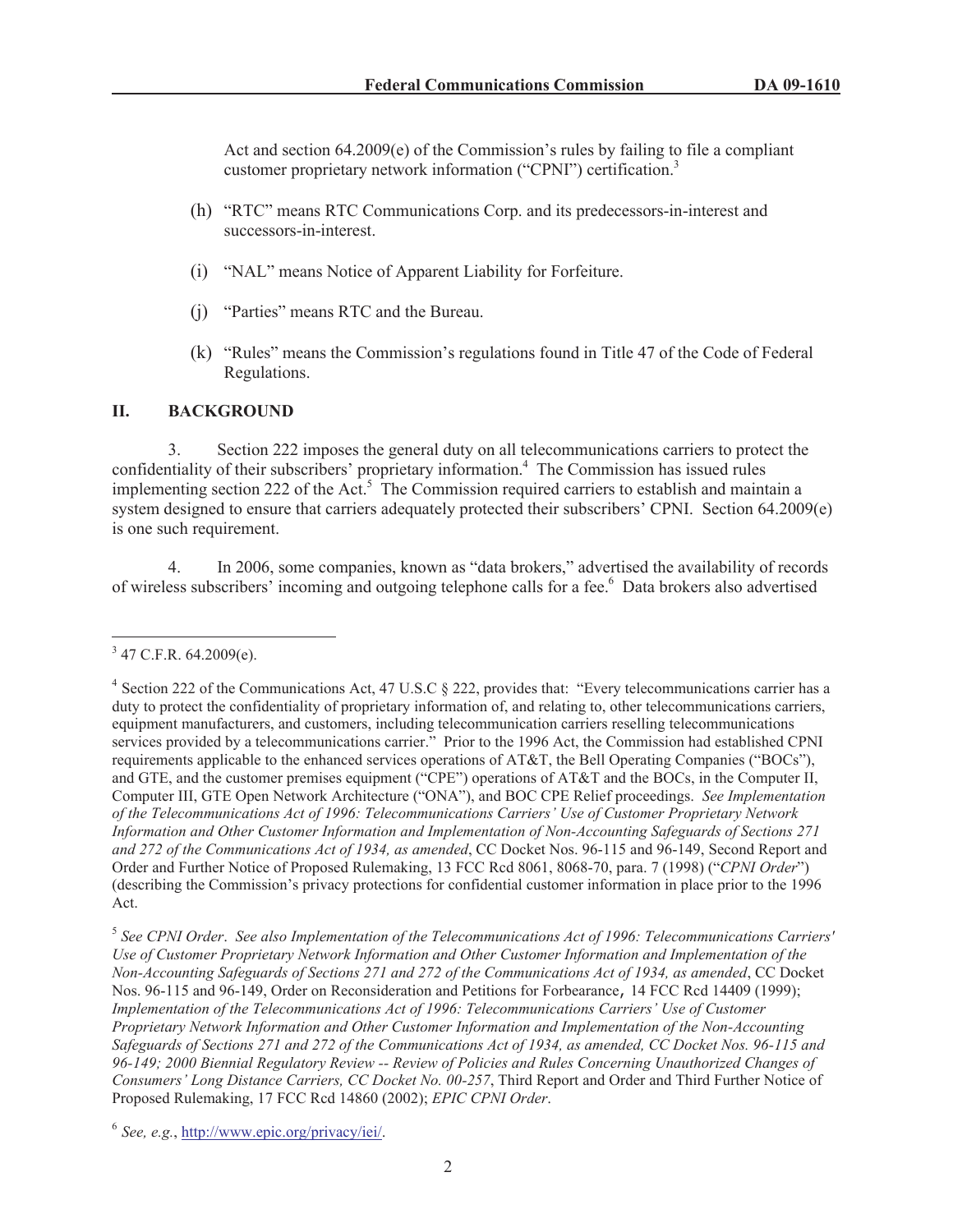the availability of certain landline toll calls.<sup>7</sup> On April 2, 2007, the Commission strengthened its privacy rules with the release of the *EPIC CPNI Order*, <sup>8</sup> which adopted additional safeguards to protect CPNI against unauthorized access and disclosure. The *EPIC CPNI Order* was directly responsive to the actions of databrokers, or pretexters, to obtain unauthorized access to CPNI.<sup>9</sup> The *EPIC CPNI Order* requires that all companies subject to the CPNI rules file annually, on or before March 1, a certification with the Commission pursuant to amended rule 47 C.F.R. § 64.2009(e).<sup>10</sup> Additionally, companies must now provide, with their certification, "an explanation of any actions taken against data brokers and a summary of all customer complaints received in the past year concerning the unauthorized release of CPNI."<sup>11</sup>

5. The Bureau sent a Letter of Inquiry ("LOI") to RTC on September 5, 2008, asking it to provide copies and evidence of its timely filed CPNI compliance certificate for 2007, which was due by March 1, 2008, pursuant to section 64.2009(e) of the Commission's rules or an explanation as to why no certification was filed.<sup>12</sup> On September 12, 2008, RTC submitted a response to the Bureau's LOI.<sup>13</sup> The Bureau concluded that RTC failed to submit satisfactory evidence of its timely filing of the annual CPNI compliance certification.<sup>14</sup> Accordingly, on February 24, 2009, the Bureau released the *Omnibus NAL* against numerous companies, including RTC, proposing a monetary forfeiture of twenty thousand dollars  $(S20,000)$  for its apparent failure to comply with section 64.2009(e) of the Commission's rules,<sup>15</sup> and the Commission's *EPIC CPNI Order*, and ordered the Company either to pay the proposed forfeiture or file a written response within thirty (30) days of the release date stating why the proposed forfeiture should be reduced or canceled. RTC requested that the Bureau enter into settlement discussions.

# **III. TERMS OF AGREEMENT**

6. **Adopting Order.** The Parties agree that the provisions of this Consent Decree shall be subject to final approval by the Bureau by incorporation of such provisions by reference in the Adopting Order without change, addition, modification, or deletion.

9 *Id.* at 6928.

<sup>10</sup> *Id.* at 6953; 47 C.F.R. § 64.2009(e).

<sup>11</sup> *EPIC CPNI Order*, 22 FCC Rcd at 6953.

<sup>12</sup> *See* note 2, *supra.*

<sup>13</sup> See Letter from Doug Eldahl, Vantage Point Solutions, to Marcy Greene, Deputy Division Chief, Telecommunications Consumers Division, Enforcement Bureau, FCC (Sept. 12, 2008).

<sup>14</sup> Annual CPNI Certification, Omnibus Notice of Apparent Liability for Forfeiture, 24 FCC Rcd. 2299 (Enf. Bur. 2009) ("*Omnibus NAL*").

<sup>15</sup> *Id.*

<sup>7</sup> *See id.*

<sup>8</sup> *EPIC CPNI Order*, 22 FCC Rcd 6927. Specifically, pursuant to section 64.2009(e): A telecommunications carrier must have an officer, as an agent of the carrier, sign and file with the Commission a compliance certificate on an annual basis. The officer must state in the certification that he or she has personal knowledge that the company has established operating procedures that are adequate to ensure compliance with the rules in this subpart. The carrier must provide a statement accompanying the certification explaining how its operating procedures ensure that it is or is not in compliance with the rules in this subpart. In addition, the carrier must include an explanation of any actions taken against data brokers and a summary of all customer complaints received in the past year concerning the unauthorized release of CPNI. This filing must be made annually with the Enforcement Bureau on or before March 1 in EB Docket No. 06-36, for data pertaining to the previous calendar year. 47 C.F.R. § 64.2009(e).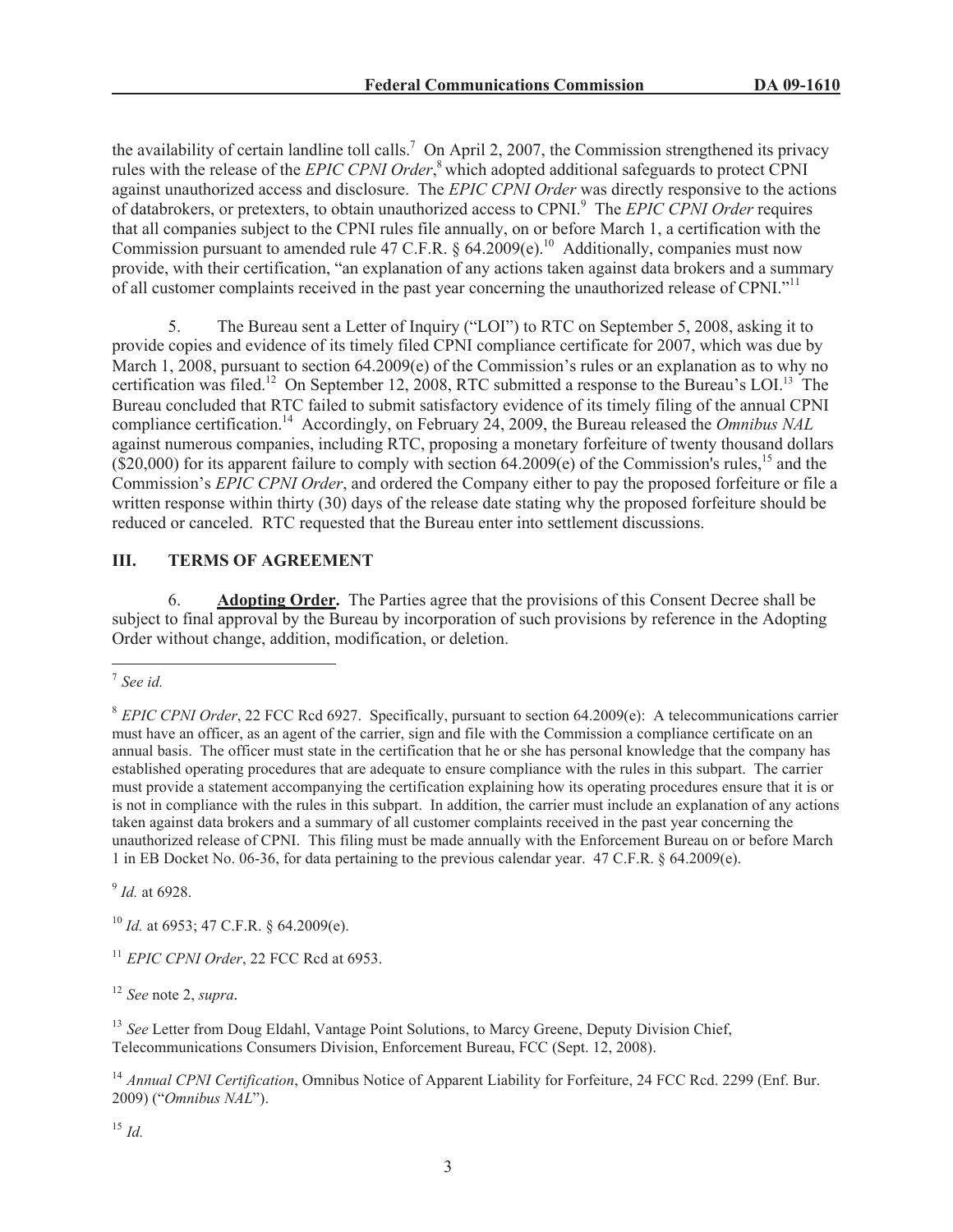7. **Jurisdiction.** RTC agrees that the Bureau has jurisdiction over it and the matters contained in this Consent Decree and has the authority to enter into and adopt this Consent Decree.

8. **Effective Date; Violations.** The Parties agree that this Consent Decree shall become effective on the date on which the FCC releases the Adopting Order. Upon release, the Adopting Order and this Consent Decree shall have the same force and effect as any other Order of the Bureau. Any violation of the Adopting Order or of the terms of this Consent Decree shall constitute a separate violation of a Bureau Order, entitling the Bureau to exercise any rights and remedies attendant to the enforcement of a Bureau Order.

9. **Termination of Investigation.** In express reliance on the covenants and representations in this Consent Decree and to avoid further expenditure of public resources, the Bureau agrees to terminate its investigation and to cancel the NAL. In consideration for the termination of said investigation and cancellation of the NAL, RTC agrees to the terms, conditions, and procedures contained herein. The Bureau further agrees that, in the absence of new material evidence, the Bureau will not use the facts developed in this investigation through the Effective Date of the Consent Decree, or the existence of this Consent Decree, to institute, on its own motion, any new proceeding, formal or informal, or take any action on its own motion against RTC concerning the matters that were the subject of the investigation. The Bureau also agrees that it will not use the facts developed in this investigation through the Effective Date of this Consent Decree, or the existence of this Consent Decree, to institute on its own motion any proceeding, formal or informal, or take any action on its own motion against RTC with respect to RTC's basic qualifications, including its character qualifications, to be a Commission licensee or authorized common carrier or hold Commission authorizations.

10. **Compliance Plan.** For purposes of settling the matters set forth herein and to help ensure compliance with the Commission's CPNI rules, RTC agrees to take all measures necessary to achieve full compliance with section 64.2009(e) of the Commission's rules. RTC agrees to train its personnel as to when they are and are not authorized to use CPNI. RTC further agrees to have an express disciplinary process in place for the unauthorized use of CPNI. Additionally, RTC agrees to submit a copy of its annual section 64.2009(e) compliance certificate, which it is required to file annually in EB Docket 06-36, for each of two (2) years following the Effective Date of this Consent Decree to the Chief, Telecommunications Consumers Division, Enforcement Bureau, Federal Communications Commission, 445 12th Street, S.W. Room 4-C244, Washington, D.C. 20554, and must include the file number listed above. RTC will also send an electronic copy of its certification to other Telecommunications Consumers Division staff as directed by the Division Chief. This Consent Decree will expire two (2) years after the Effective Date or upon the termination of the certification requirement set forth in section 64.2009(e) of the Commission's rules, 47 C.F.R. § 64.2009(e), whichever is earlier.

11. **Section 208 Complaints; Subsequent Investigations.** Nothing in this Consent Decree shall prevent the Commission or its delegated authority from adjudicating complaints filed pursuant to section 208 of the Act against RTC or its affiliates for alleged violations of the Act, or for any other type of alleged misconduct, regardless of when such misconduct took place. The Commission's adjudication of any such complaint will be based solely on the record developed in that proceeding. Except as expressly provided in this Consent Decree, this Consent Decree shall not prevent the Commission from investigating new evidence of noncompliance by RTC of the Act, the rules, or the Order.

12. **Voluntary Contribution.** RTC agrees that it will make a voluntary contribution to the United States Treasury in the amount of \$1,000. The contribution will be made within thirty (30) calendar days after the Effective Date of the Adopting Order. Payment must be made by check or similar instrument, payable to the order of the Federal Communications Commission. The payment must include the NAL/Account Number and FRN Number referenced in the caption to the Adopting Order. Payment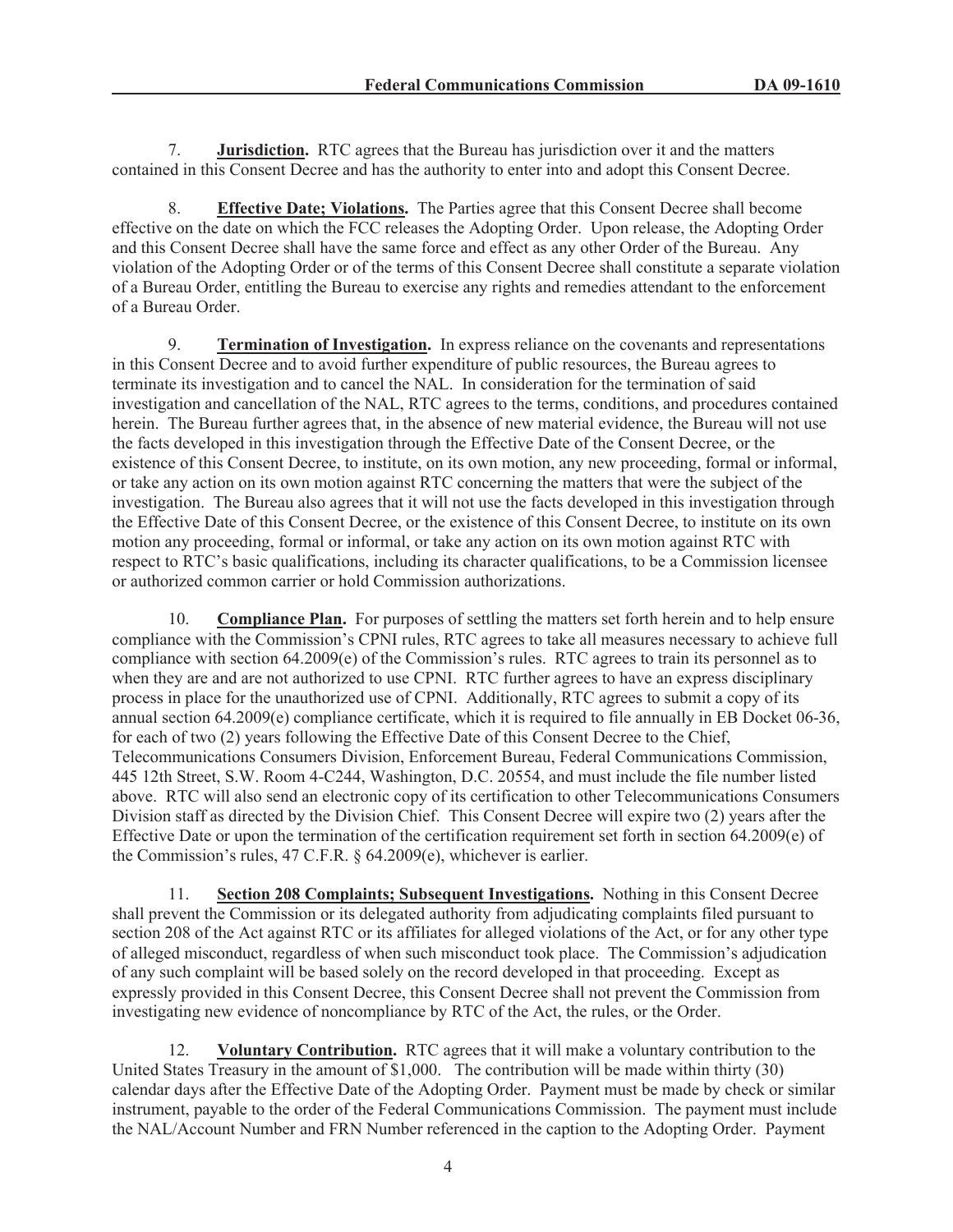by check or money order may be mailed to Federal Communications Commission, P.O. Box 979088, St. Louis, MO 63197-9000. Payment by overnight mail may be sent to U.S. Bank – Government Lockbox #979088, SL-MO-C2-GL, 1005 Convention Plaza, St. Louis, MO 63101. Payment by wire transfer may be made to ABA Number 021030004, receiving bank TREAS/NYC, and account number 27000001. For payment by credit card, an FCC Form 159 (Remittance Advice) must be submitted. When completing the FCC Form 159, enter the NAL/Account number in block number 23A (call sign/other ID), and enter the letters "FORF" in block number 24A (payment type code). RTC will also send electronic notification on the date said payment is made to Johnny.drake $@$ fcc.gov.

13. **Waivers.** RTC waives any and all rights it may have to seek administrative or judicial reconsideration, review, appeal or stay, or to otherwise challenge or contest the validity of this Consent Decree and the Adopting Order, provided the Commission issues an Adopting Order adopting the Consent Decree without change, addition, modification, or deletion. RTC shall retain the right to challenge Commission interpretation of the Consent Decree or any terms contained herein. If either Party (or the United States on behalf of the Commission) brings a judicial action to enforce the terms of the Adopting Order, neither RTC nor the Commission shall contest the validity of the Consent Decree or the Adopting Order, and RTC shall waive any statutory right to a trial *de novo*. RTC hereby agrees to waive any claims it may otherwise have under the Equal Access to Justice Act, 5 U.S.C. § 504 and 47 C.F.R. § 1.1501 *et seq*., relating to the matters addressed in this Consent Decree.

14. **Severability.** The Parties agree that if any of the provisions of the Adopting Order or the Consent Decree shall be invalid or unenforceable, such invalidity or unenforceability shall not invalidate or render unenforceable the entire Adopting Order or Consent Decree, but rather the entire Adopting Order or Consent Decree shall be construed as if not containing the particular invalid or unenforceable provision or provisions, and the rights and obligations of the Parties shall be construed and enforced accordingly. In the event that this Consent Decree in its entirety is rendered invalid by any court of competent jurisdiction, it shall become null and void and may not be used in any manner in any legal proceeding.

15. **Subsequent Rule or Order.** The Parties agree that if any provision of the Consent Decree conflicts with any subsequent rule or Order adopted by the Commission (except an Order specifically intended to revise the terms of this Consent Decree to which RTC does not expressly consent) that provision will be superseded by such Commission rule or Order.

16. **Successors and Assigns.** RTC agrees that the provisions of this Consent Decree shall be binding on its successors, assigns, and transferees.

17. **Final Settlement.** The Parties agree and acknowledge that this Consent Decree shall constitute a final settlement between the Parties. The Parties further agree that this Consent Decree does not constitute either an adjudication on the merits or a factual or legal finding or determination regarding any compliance or noncompliance with the requirements of the Act or the Commission's rules and Orders.

18. **Modifications.** This Consent Decree cannot be modified without the advance written consent of both Parties.

19. **Paragraph Headings.** The headings of the Paragraphs in this Consent Decree are inserted for convenience only and are not intended to affect the meaning or interpretation of this Consent Decree.

20. **Authorized Representative.** Each party represents and warrants to the other that it has full power and authority to enter into this Consent Decree.